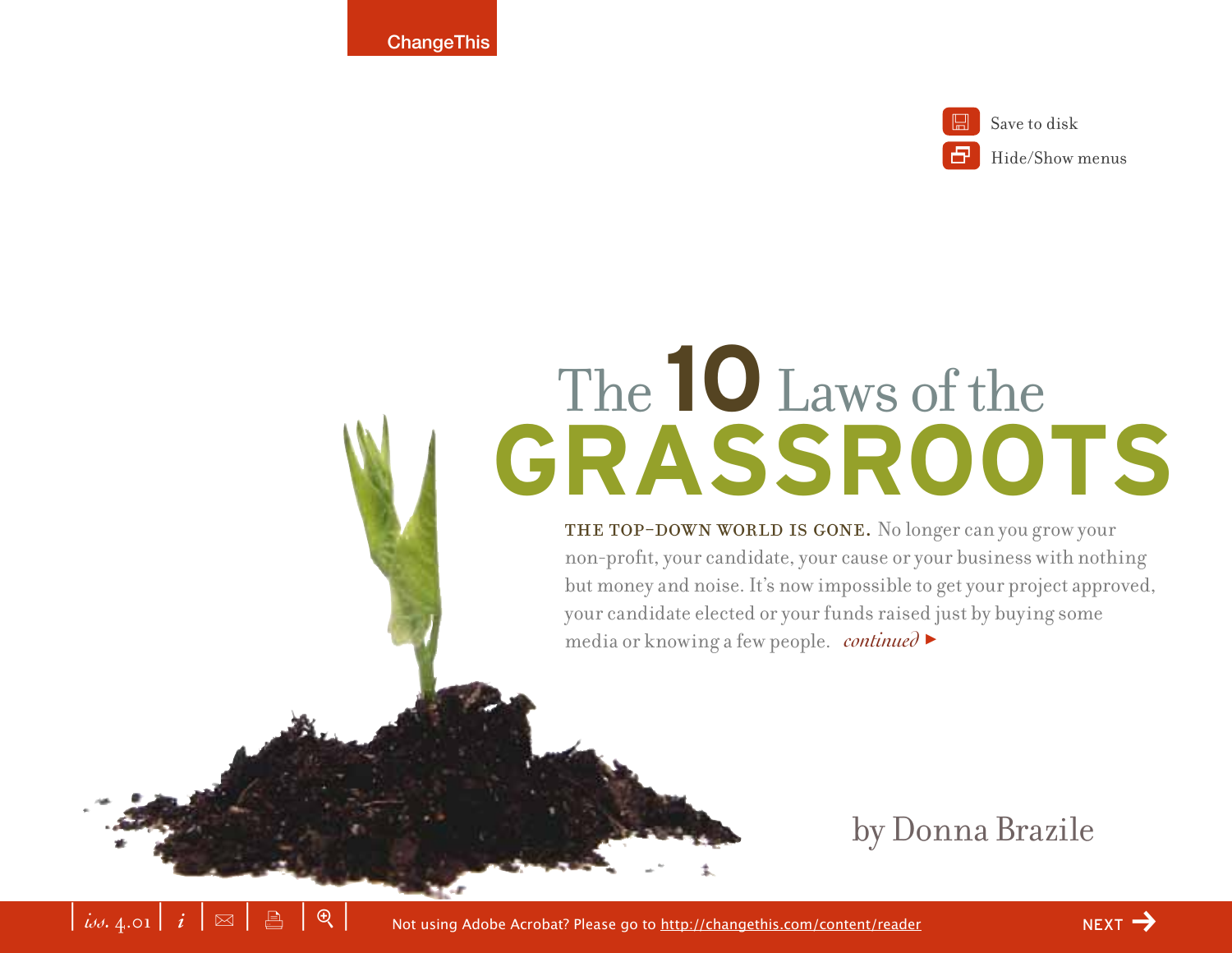The future lies in what worked in the past — finding the grassroots. Working with the masses directly and invigorating them, making it easy for them to share your passion and share your idea.

I learned this the hard way. I learned it by going from parish to parish, precinct to precinct, working the communities and building the support I needed.

The good news is that you can do the same thing. You are not powerless. In fact, because you realize just how important this is, you have a huge advantage. You have an advantage of the entrenched interests, over the lazy fat cats, over the organizations that just aren't willing to follow to the ten laws.

As Supreme Court Justice Louis Brandeis said, "The only title in our democracy superior to that of President is the title of citizen." The key to reinvigorating electoral democracy is you!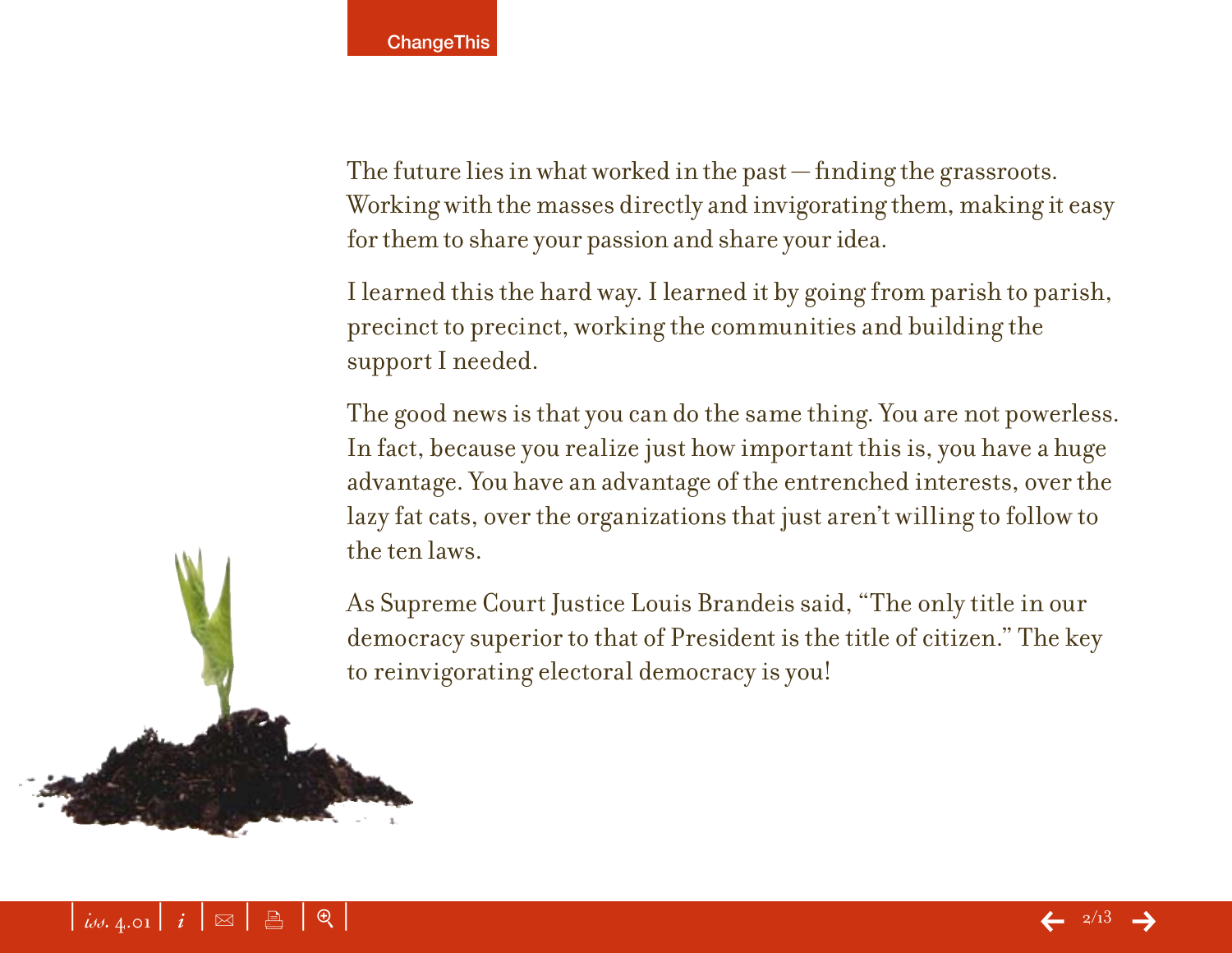For grassroots organizations and leaders, the most important ingredient in stirring up a new recipe for victory is to actively engage citizens to become participants in their own government. Grassroots campaigns directed toward making our political leaders more accountable for their actions could empower citizens to become active in the public policy decisions that impact their lives and our country.

As I wrote in my new book, *Cooking with Grease: Stirring the Pots in American Politics*, one person can make a difference. It has in the past and it will in the future. By organizing at the grassroots level (the simple way of saying "the point of contact" with individual citizens), your campaign can go as far and grow as fast as you envision it to spread.

The most important goal is to reach citizens where they live, eat, shop, work, play and pray. It is important to give them a compelling reason to both improve and change their lives. Let them know that one person can make a difference, and that people working together can and will effect change. The following tips should help you get started: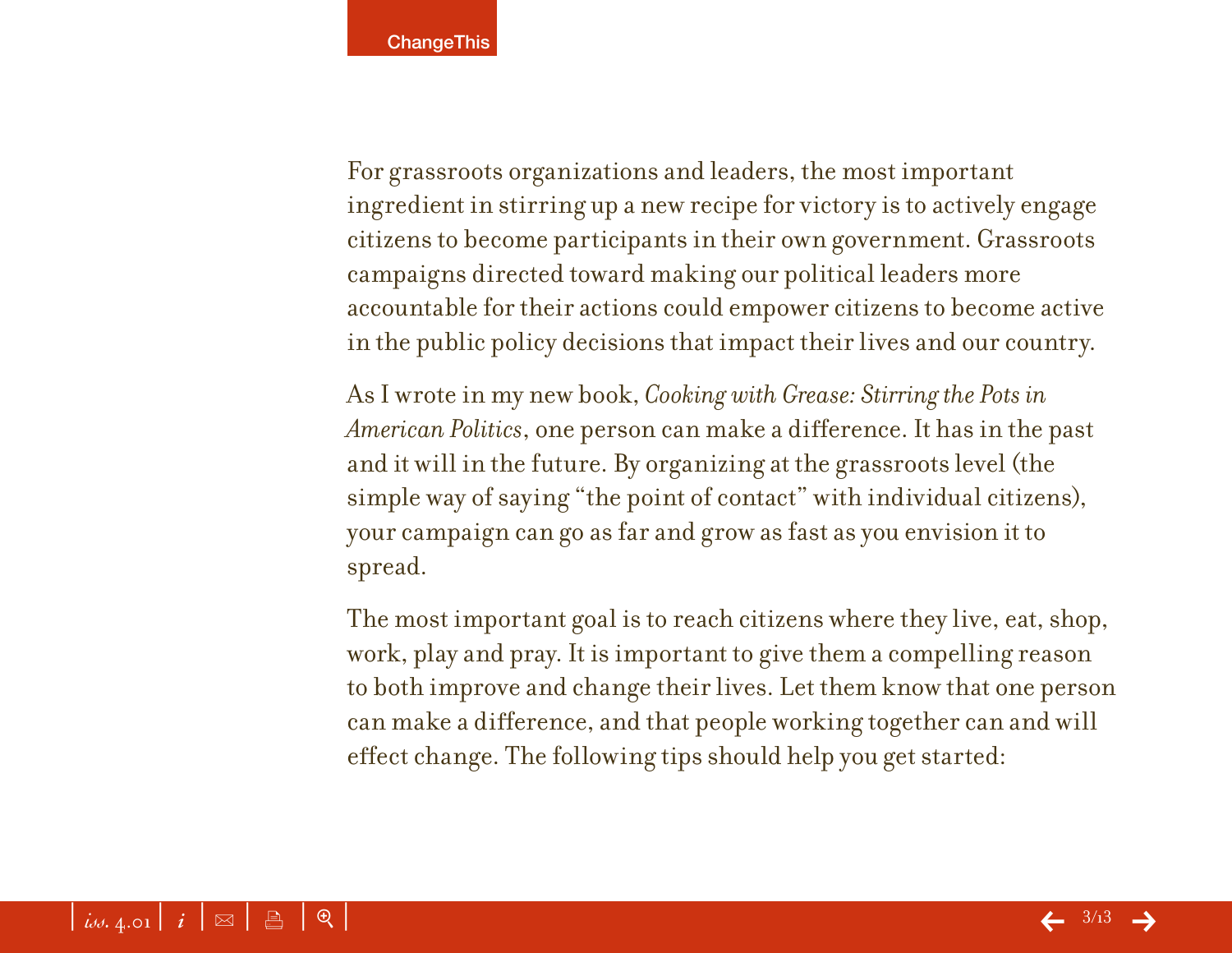### **Develop your vision and clarify the objective(s) and specific goals of your grassroots campaign.**

Why do you want to change the status quo? Who should be involved in helping you succeed? How much time can you give to this effort? Will it involve raising money? How will your organization utilize supporters and volunteers? Do you have a specific timetable to achieve your goals? These are important questions to answer before you begin to "stir the pots."

## **2**

### **Evaluate the political landscape.**

Before launching your grassroots campaign, spend some time evaluating the current political landscape. Is your issue ripe for change? What obstacles must be overcome in order to accomplish the goals of your campaign? Familiarize yourself with the persons and organizations that oppose or are likely to oppose the goals of your grassroots campaign and evaluate their position. Before you get started, draw up a list of potential supporters and send them some background information and materials.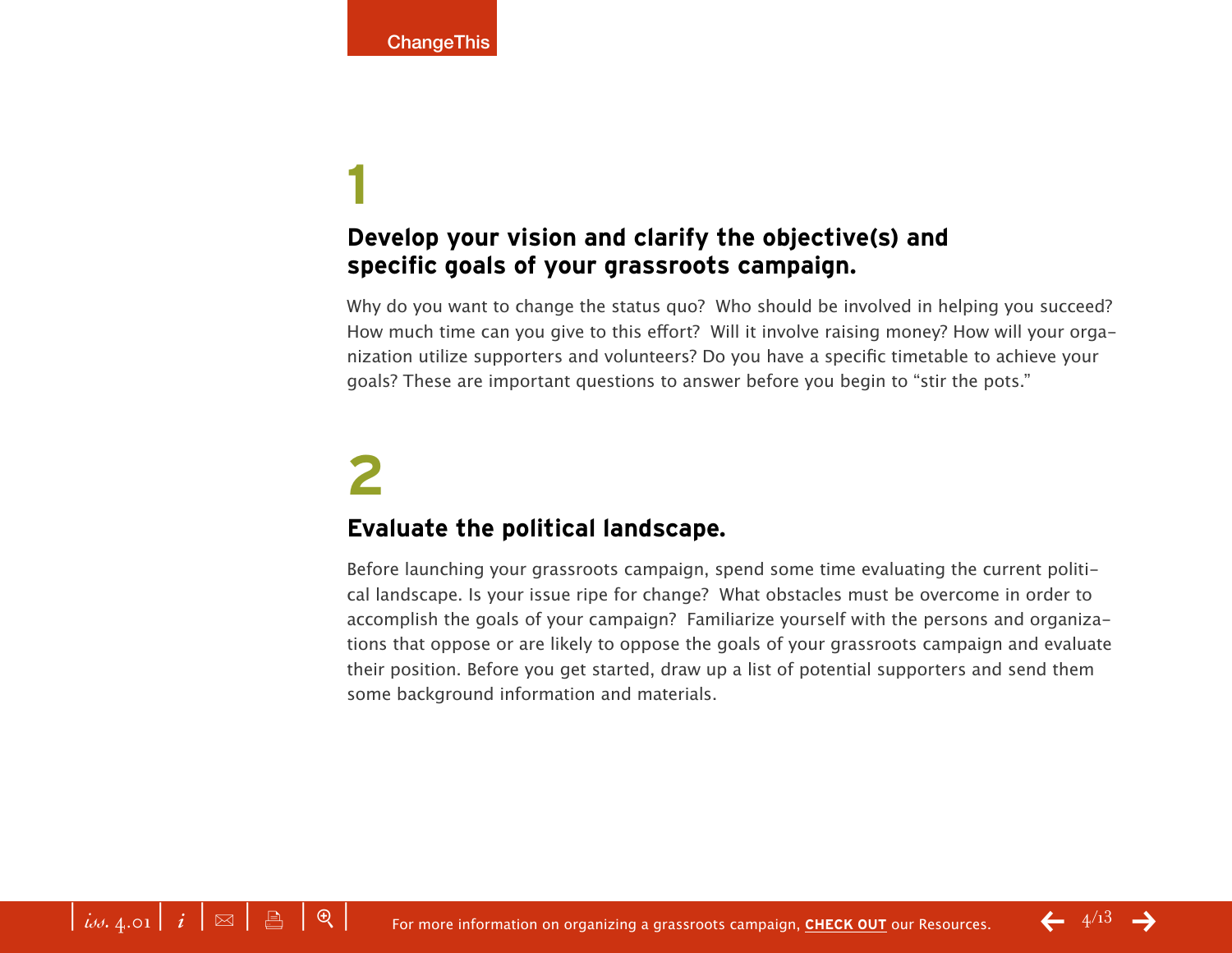### **Simplify your mission.**

Your vision for change will manifest if you are discipline, well organized, focused and credible in delivering your message. At times when you're trying to change the status quo, it may require tremendous courage. Your organization may come under attack and pressure to back down. Some leaders will react with suspicion and others will feel threatened by your organization's message for change. Hang on to your belief in what you are trying to accomplish. In pages 73 through 92 of Cooking with Grease, I discuss how a few young, inexperienced but dedicated grassroots organizers worked to build a credible campaign to make Martin Luther King, Jr.'s birthday a National holiday. Do not be daunted, and remain committed and focused when confronted with opposition to your goals. Your confidence will increase as your network expands. Success breeds success.

## **4**

### **Build coalitions and networks.**

From the very beginning and throughout the grassroots campaign, contact community leaders to gain their support. Ask for their endorsement. Request lists of potential supporters and volunteers. Bring your co-workers, friends, neighbors and family members on board. Attend rallies, town meetings, community forums and public events. Find organizations or activists with whom you can join forces. During the upcoming Presidential debates, hold citizens' house parties to educate potential supporters about the issues.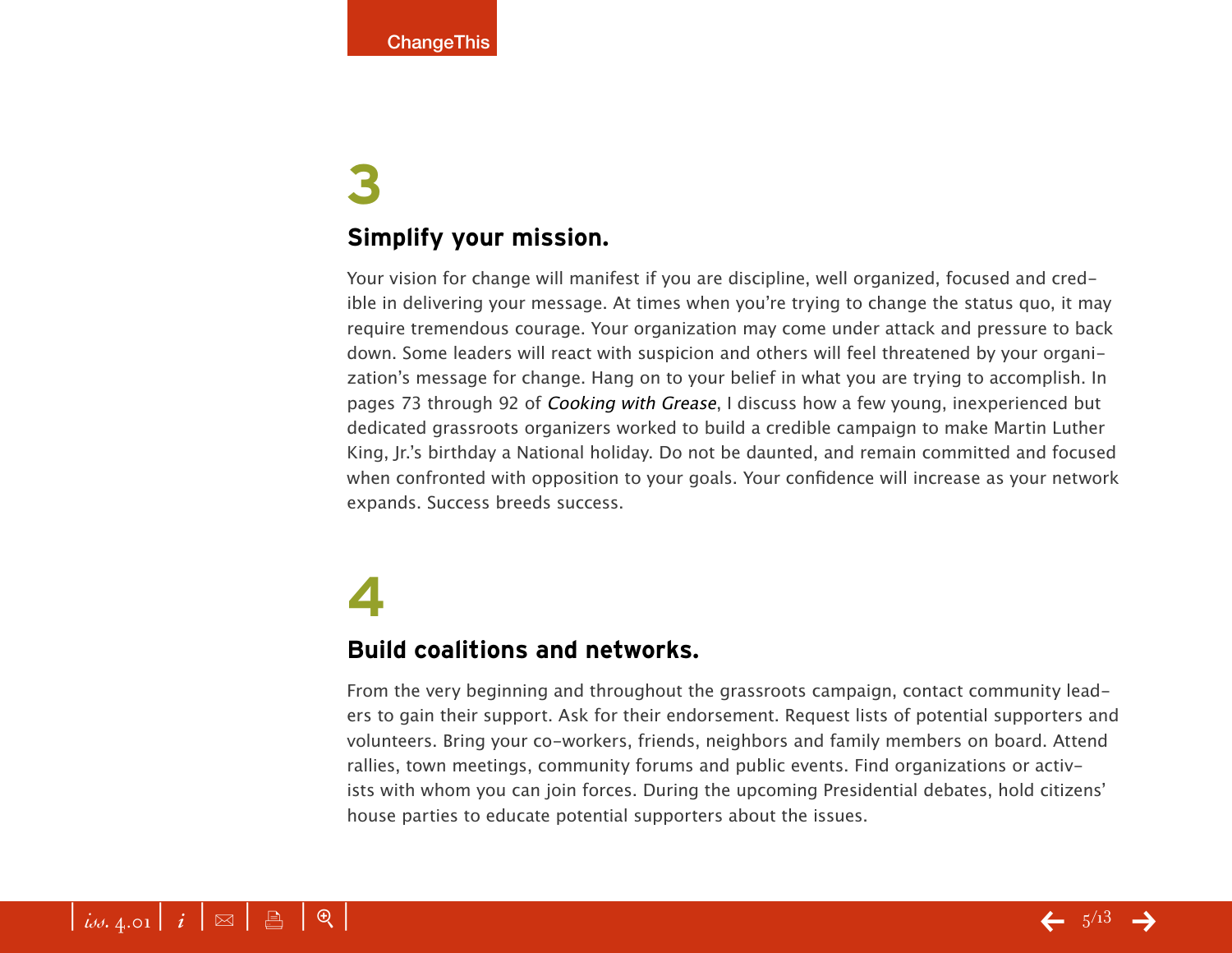### **Expand Your Assets.**

If fundraising is important to achieving your campaign goals, write down a list of political assets. Where did you go to school? Can you count on your classmates? What about local businesses? Will they contribute? Find out what types of connections people in your inner circle (family, friends, neighbors and co-workers) have and do not be afraid to ask them for support. During Jesse Jackson's historic Presidential campaign in 1984, our motto was "A poor campaign but a rich message." Without massive campaign contributions, we got out our message by simply appealing directly to the voters.

## **6**

### **Stay on Message.**

Be consistent in your talking points. Repeat and emphasize your goals. As a leader of a grassroots movement, it is important to increase your visibility and accessibility in the community. Invite local leaders and activists to assist in the development of a message that is consistent with the vision and the goals of the campaign. Keep the message simple. Tell your story: Talk to people; tell them why you choose to be politically active and what's at stake in this election. Pursue free media opportunities. Whether your message is broadcast through free or earned media, the message should focus on and resonate with the issues in your local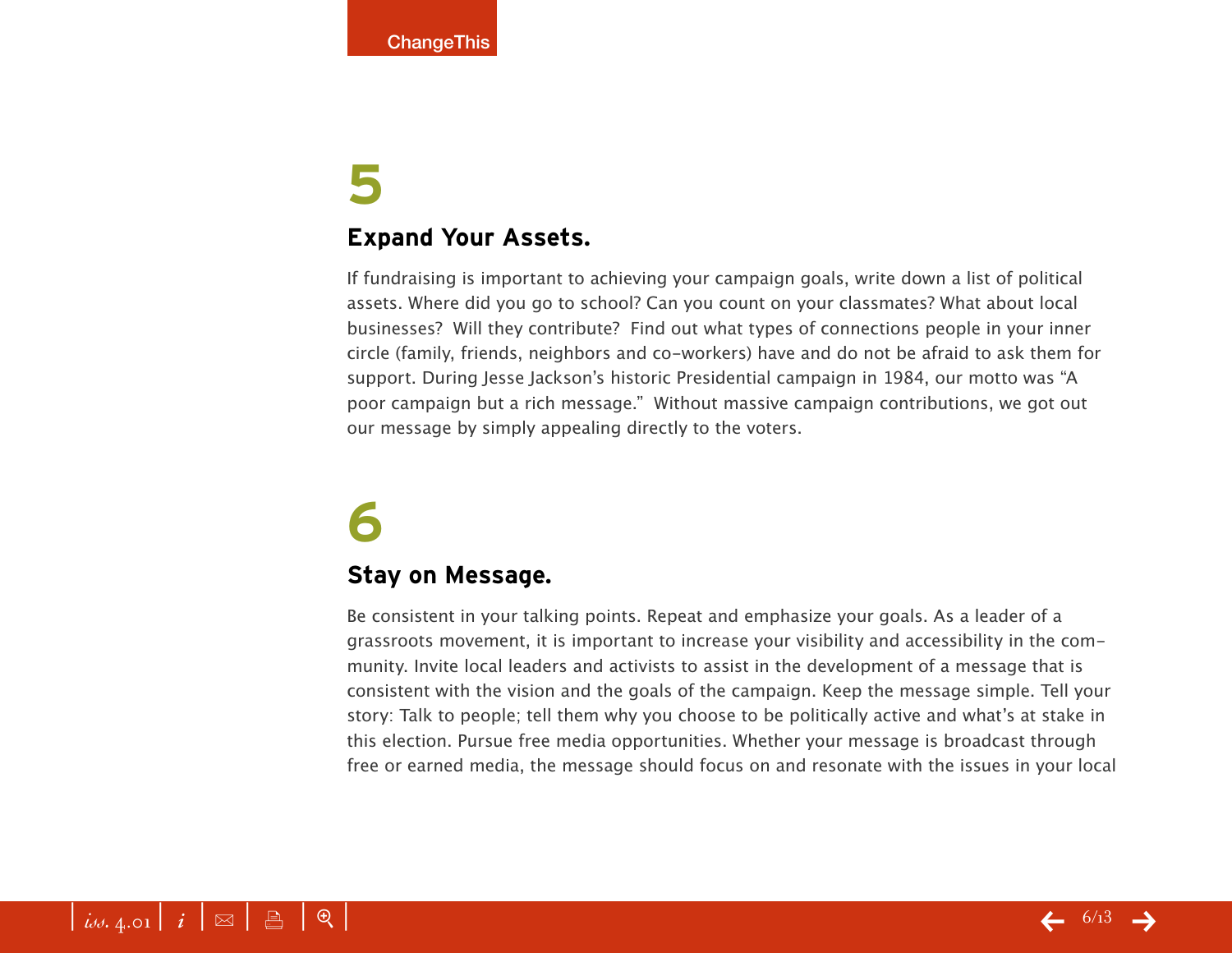community. Increase visibility: Submit op-ed articles, letters to the editors of local newspapers, and request the opportunity to be interviewed on local network talk shows. Scout community calendars for events offering a public forum for your message. If funds permit, distribute campaign bumper stickers and yard signs, etc. While bumper stickers and signs are not the most effective method of campaign advertisement, supporters love them and they help to keep morale high. If local activists are to advocate for campaign issues, strive for consistency in delivering the campaign message.

## **7 Stay informed.**

Knowledge is power. We live in the age of information. With the 24-hour cable news cycle, stay up-to-date on changing developments. In addition to watching the news, listen to talk radio, read print publications and follow online blogs. Review national and local polls conducted by the media and non-profit organizations. Check the "talking points" of political parties, political candidates and major national organizations on their websites. They have information already laid out for you.

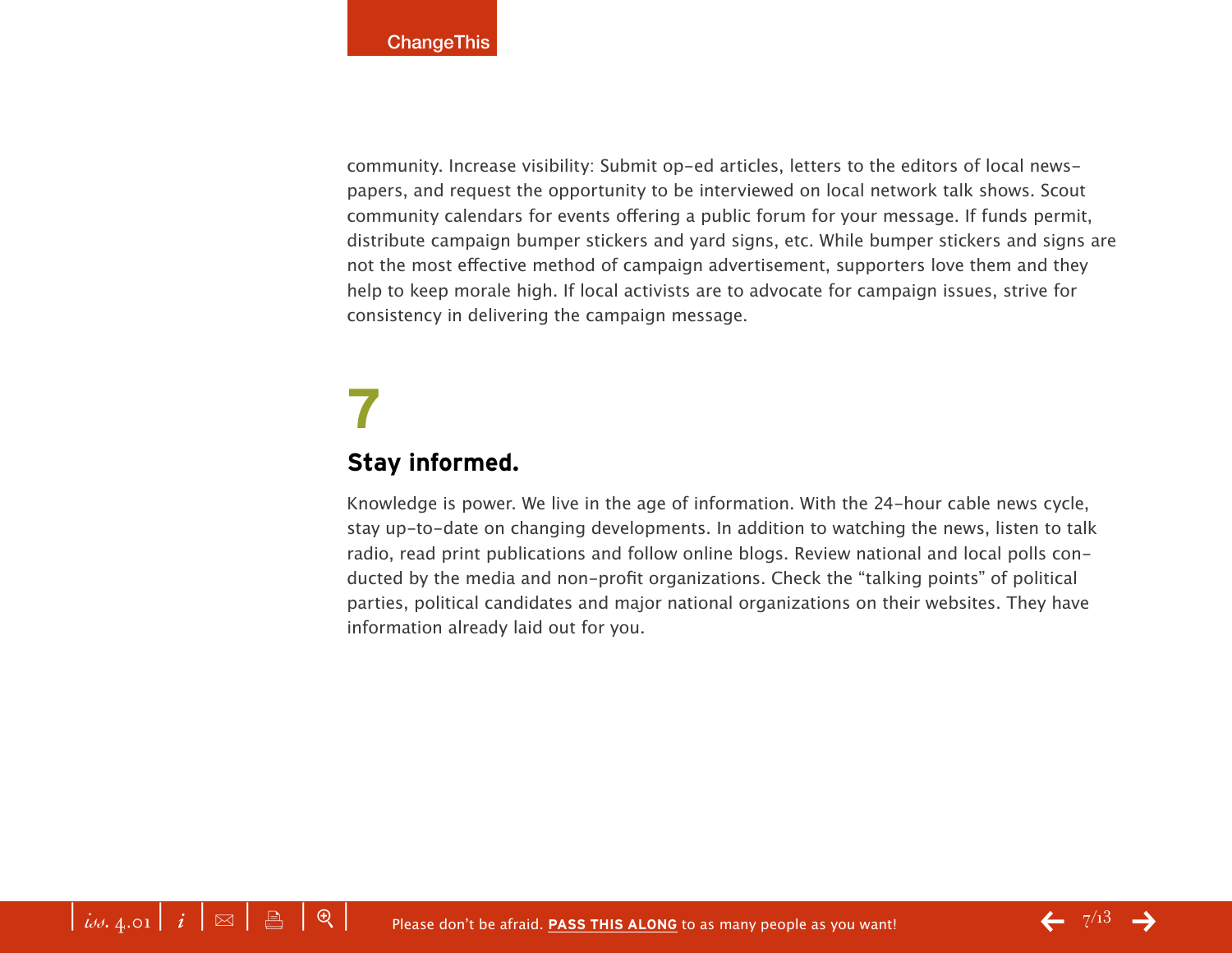### **Keep others informed.**

One of the greatest mistakes in American politics is our inability to communicate the truth to voters. Filter what you learn and start your own newsletter on the web or in print and distribute it around your network; have each person send it to a friend and see how quickly your network will grow. If appropriate and if funds permit, publish and mail campaign literature to persons likely to vote. Following every event, fund-raiser, press opportunity, political debate, public forum, and voter registration campaign, discuss with your grassroots operation the effectiveness of your message delivery and ways it can be improved. Update your website often and encourage citizens to provide feedback and information.

## **9**

### **Register new voters.**

The majority of Americans are not Democratic or Republican. They are not independent nor are they working for a third party candidate—they are simply non-voters. As a grassroots organization, encourage your volunteers and supporters to register new voters and to bring new energy and excitement to electoral democracy. Solicit volunteers to register voters-atlarge. Don't forget to target young voters with a special emphasis on "youth at the booth." Encourage young Americans to participate. With the assistance of community-based organizations, also target potential voters who would likely be supportive of your campaign.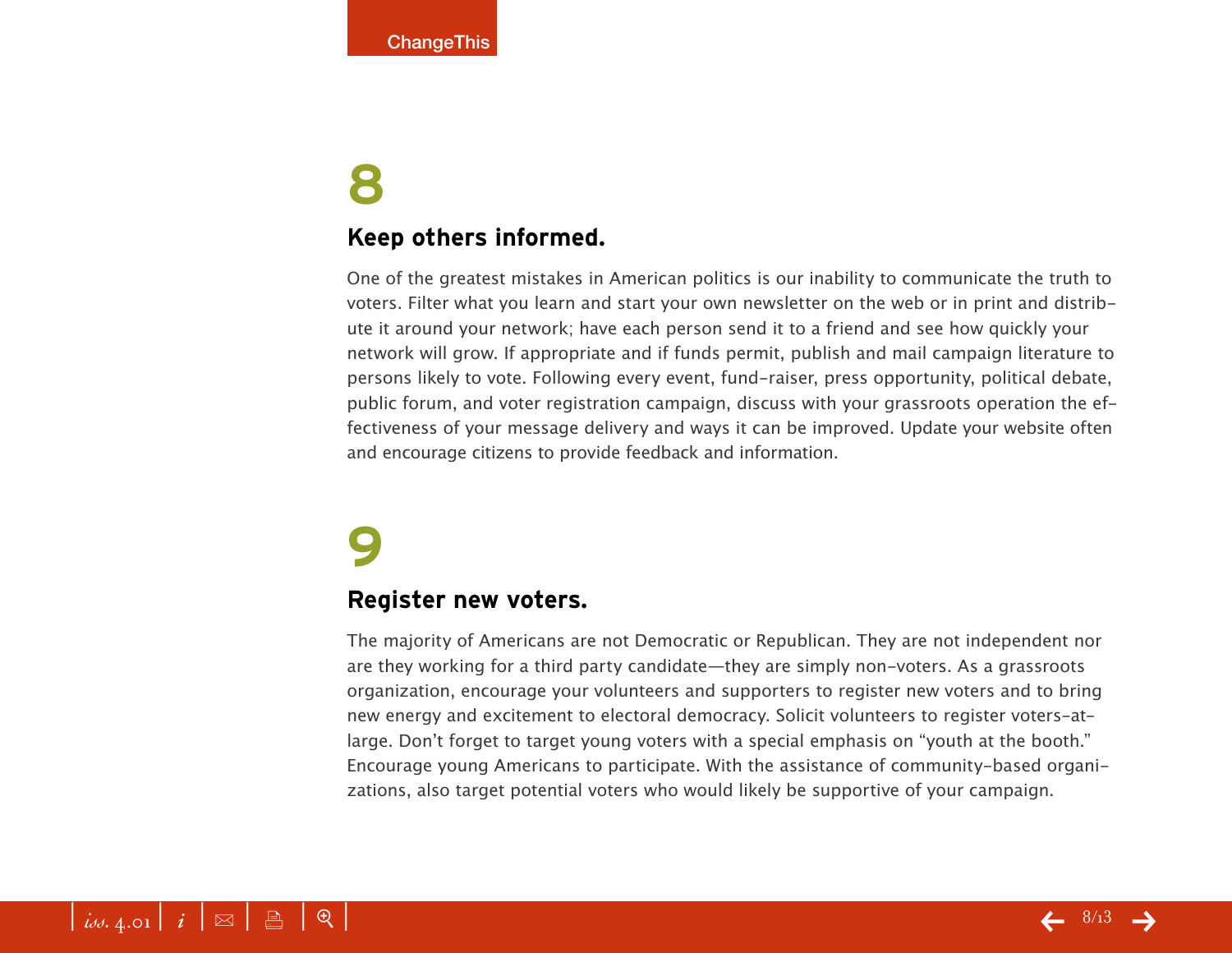### **Get out the Vote.**

Tuesday, November 2, 2004 is Election Day across the country. This is a great time to recruit new supporters and to help mobilize citizens to get to the polls. Encourage your supporters to vote early or absentee to avoid long lines on Election Day. If your grassroots campaign involves a ballot measure or initiative, identify political partners to help you contact voters well in advance of the election. Line up volunteers to staff phone banks and to make local telephone calls. Send weekly e-mails to alert them about upcoming pre-election events. Encourage your volunteers to assist with getting out the vote. Don't forget to educate potential voters about the mechanics of voting (date, times and location of correct polling site, voter registration card, requisite identification needed, and review the sample ballot.)

And so what if you're not trying to elect a President? You are trying to elect something or somebody. You are trying to raise money or raise awareness or raise the possibility of success. And with just one or two exceptions, every one of these laws is going to help you get there. Don't stop until you do.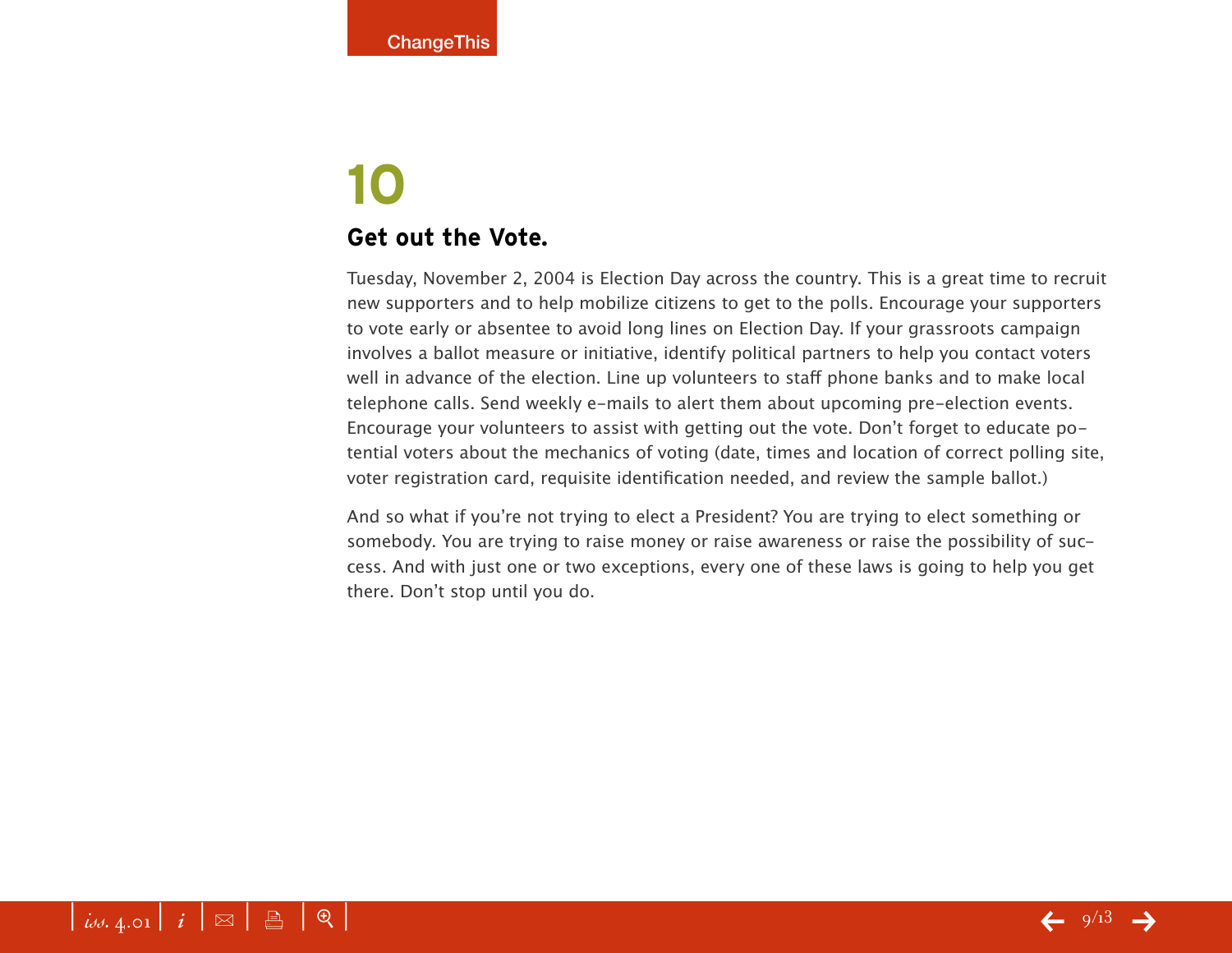### **Resources**

For more information on organizing an effective grassroots campaign:

Brazile, Donna, **COOKING WITH GREASE**: Stirring the Pots of American Politics <http://www.cookingwithgrease.com>

Britell, Jim, **ORGANIZE TO WIN**: A Guide to Help People Organize Community Campaigns. <http://www.britell.com/text/tgrassroots.html>

#### **POLLINGREPORT.COM**

<http://pollingreport.com/>

**ROCK THE VOTE** <http://www.rockthevote.org/>

**LOCAL VICTORY:** Your Guide to Winning Local Elections: [http://www.localvictory.com/Articles/voter\\_registration.html](http://www.localvictory.com/Articles/voter_registration.html)

**ON THE ISSUES**

<http://www.issues2000.org/default.htm>



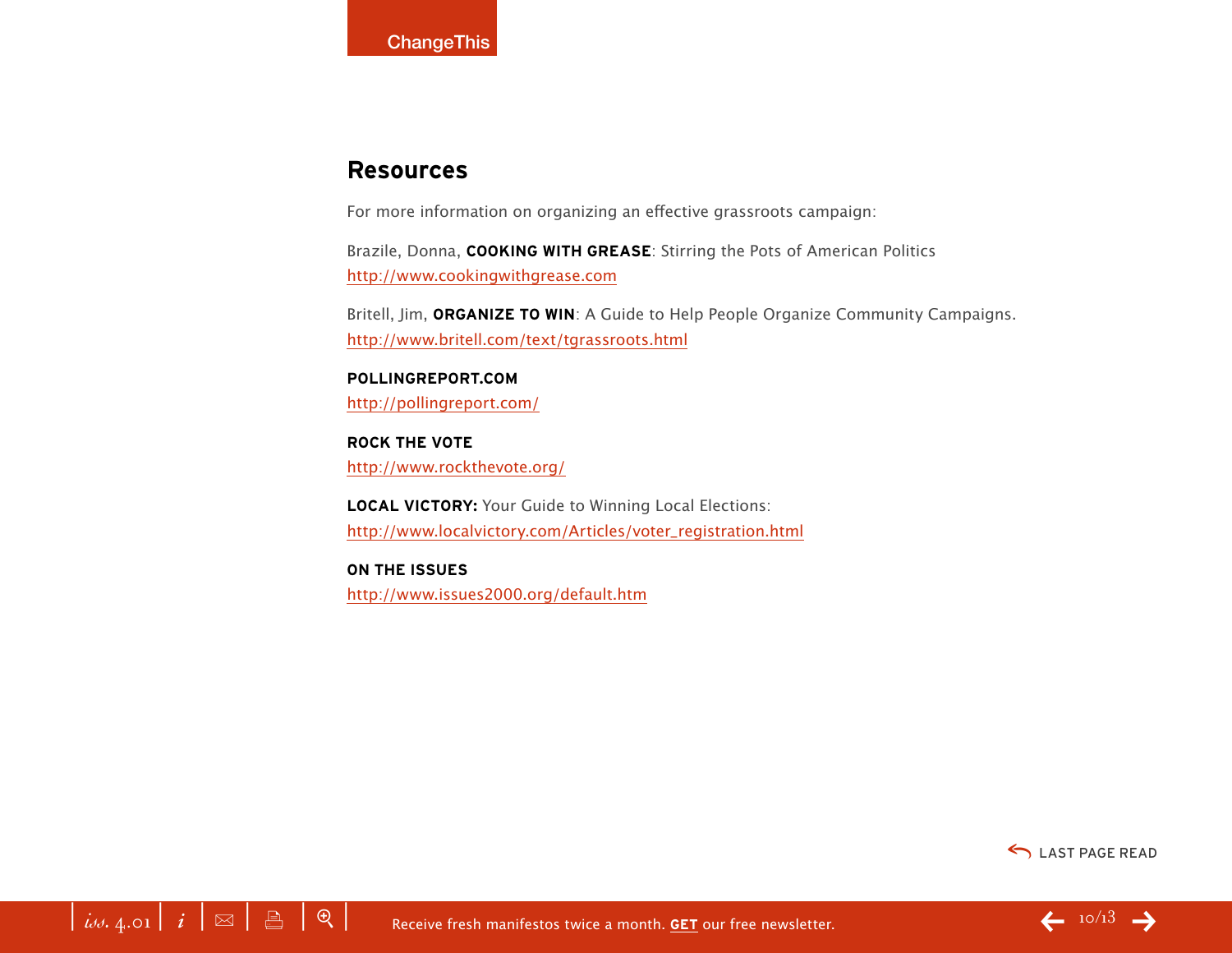## info



#### **BUY THE BOOK**

For more details or to buy a copy of Donna Brazile's book, Cooking with Grease: Stirring the Pots of American Politics, click here.

GO

#### **ABOUT THE AUTHOR**

Donna Brazile is a senior political strategist and former campaign manager for Gore-Lieberman 2000—the first African American to lead a major presidential campaign. She is currently chair of the Democratic National Committee's Voting Rights Institute and an adjunct professor at Georgetown University.

#### **DOWNLOAD THIS**

This manifesto is available from <http://changethis.com/4.LawsOfGrassroots>

#### **SEND THIS**

Click here to pass along a copy of this manifesto to others. <http://changethis.com/4.LawsOfGrassroots/email>

#### **SUBSCRIBE**

Learn about our latest manifestos as soon as they are available. Sign up for our free newsletter and be notified by email. <u>http://changethis.com/subscribe</u> <mark>GO</mark>



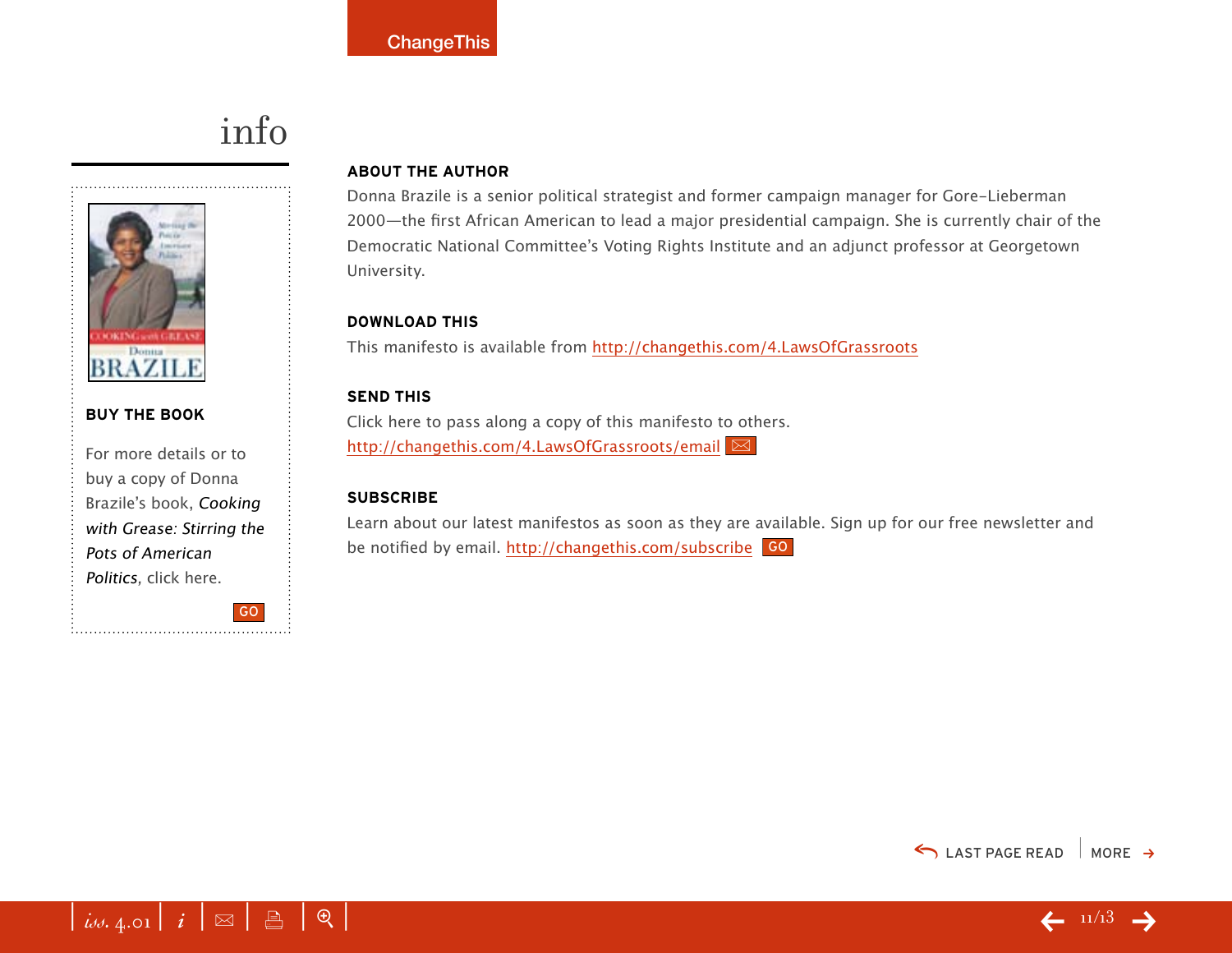### info

#### **WHAT YOU CAN DO**

You are given the unlimited right to print this manifesto and to distribute it electronically (via email, your website, or any other means). You can print out pages and put them in your favorite coffee shop's windows or your doctor's waiting room. You can transcribe the author's words onto the sidewalk, or you can hand out copies to everyone you meet. You may not alter this manifesto in any way, though, and you may not charge for it.

#### **NAVIGATION & USER TIPS**

Move around this manifesto by using your keyboard arrow keys or click on the right arrow ( $\rightarrow$ ) for the next page and the left arrow (  $\leftarrow$  ). To send this by email, just click on  $\boxed{\boxtimes}$  .

| <b>KEYBOARD SHORTCUTS</b>      | PC.           | <b>MAC</b>                                                    |
|--------------------------------|---------------|---------------------------------------------------------------|
| Zoom in (Larger view)          | $[CHL]$ $[+]$ | $[$ $\frac{1}{2}$ $[$ $\frac{1}{2}$ $]$ $[$ $\frac{1}{2}$ $]$ |
| Zoom out                       | $[CIL]$ $[-]$ | $[$ $\mathcal{H}$ $]$ $[-]$                                   |
| Full screen/Normal screen view | [CIL] [L]     | $[\mathcal{H}]$ $[L]$                                         |

#### **BORN ON DATE**

This document was created on 20 September 2004 and is based on the best information available at that time. To check for updates, please click here to visit <http://changethis.com/4.LawsOfGrassroots>